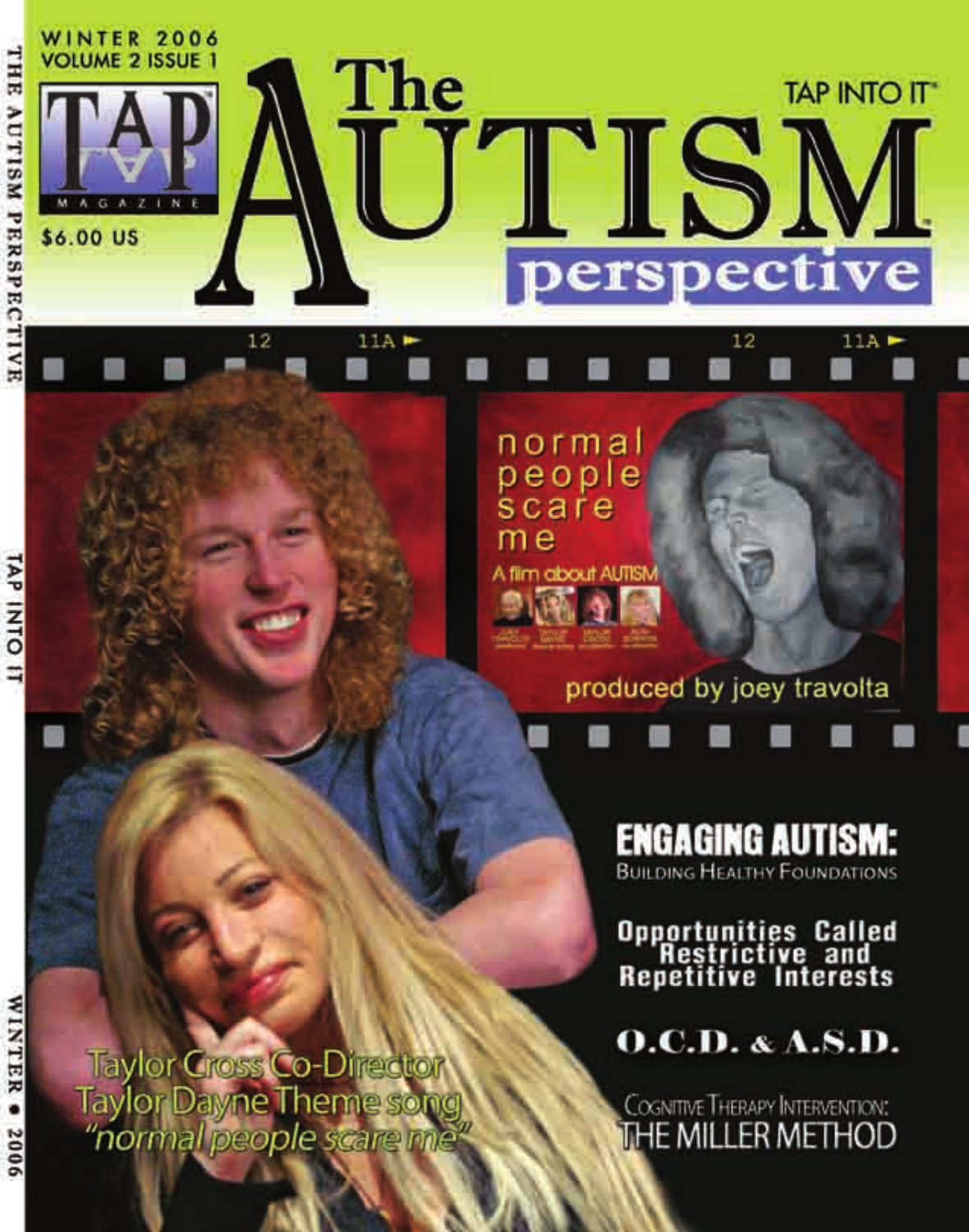How to Find Quality In-Home Providers to Support your Child with ASD *By Lisa Ackerson Lieberman, MSW, LCSW* 

"The phone rang. I was unearthing the contents of a box amid a formidable wall of moving boxes, yet to be opened. Having just moved from out of state, we knew few people locally. I wondered who could possibly be calling. I answered the phone, expecting a "wrong number." To my dismay, it was the family day care provider where I had left my two-yearold son, Jordan, less than an hour before. She insisted I come pick him up immediately, as

he had been crying inconsolably for the past forty-five minutes.

This episode was yet another reminder of how our "high-need" child (later to be diagnosed with autism) had never been able to thrive in previous group child-care settings. Although I desperately needed uninterrupted time to unpack, I quickly brought him home, with final resolve to choose a different path for child care. The emerging need to find support for him in our home was no longer possible to ignore."

(Lieberman. A Stranger Among Us. AAPC, ©1995, p.xiii)

## MY EXPERIENCE WITH HIRING IN-HOME SUPPORT

My family has hired people to provide in-home support since 1987. My husband has an advanced case of multiple sclerosis. He needed minimal assistance twenty years ago, but the progression of his disease now requires total personal care. Jordan (now 17) had in-home providers until 8th grade when he became more independent. Over the years we have employed 50-60 different providers to support the needs of our family. Numerous mistakes were made along the way as we fine-tuned our ability to successfully bring those "strangers" into our home. But that steep learning curve proved to be worthwhile in the end, as those wonderful strangers became integral parts of our family circle.

### AN INCREASE IN THE NEED FOR IN-HOME PROVIDERS FOR CHILDREN WITH ASD

As the diagnosis of young children with Autism Spectrum Differences (ASD) has skyrocketed, so has the emergence of new treatment methods. Increasingly, families are looking to hire providers to implement these approaches in their home. For people who have never done professional hiring, this can feel daunting. And the stakes are so much higher when trying to find that "stranger" to support your precious child.

## DEFINING YOUR FAMILY CULTURE

So where do you start? First, think about who you are as a family, or what I refer to as "defining your family culture." Reflect on some of the following questions:

•What are important beliefs, values, religious traditions shared as a family?

•What is a comfortable pace and activity level in your home?

•Do you tend to be more casual or formal? Structured or spontaneous?

•Do you highly value privacy or do you tend to be more open with people outside your family?

•Do you have time to provide training, as opposed to hiring someone with more experience?

IDENTIFY DESIRED TRAITS IN A PRO-VIDER

By answering these questions, you begin to identify personality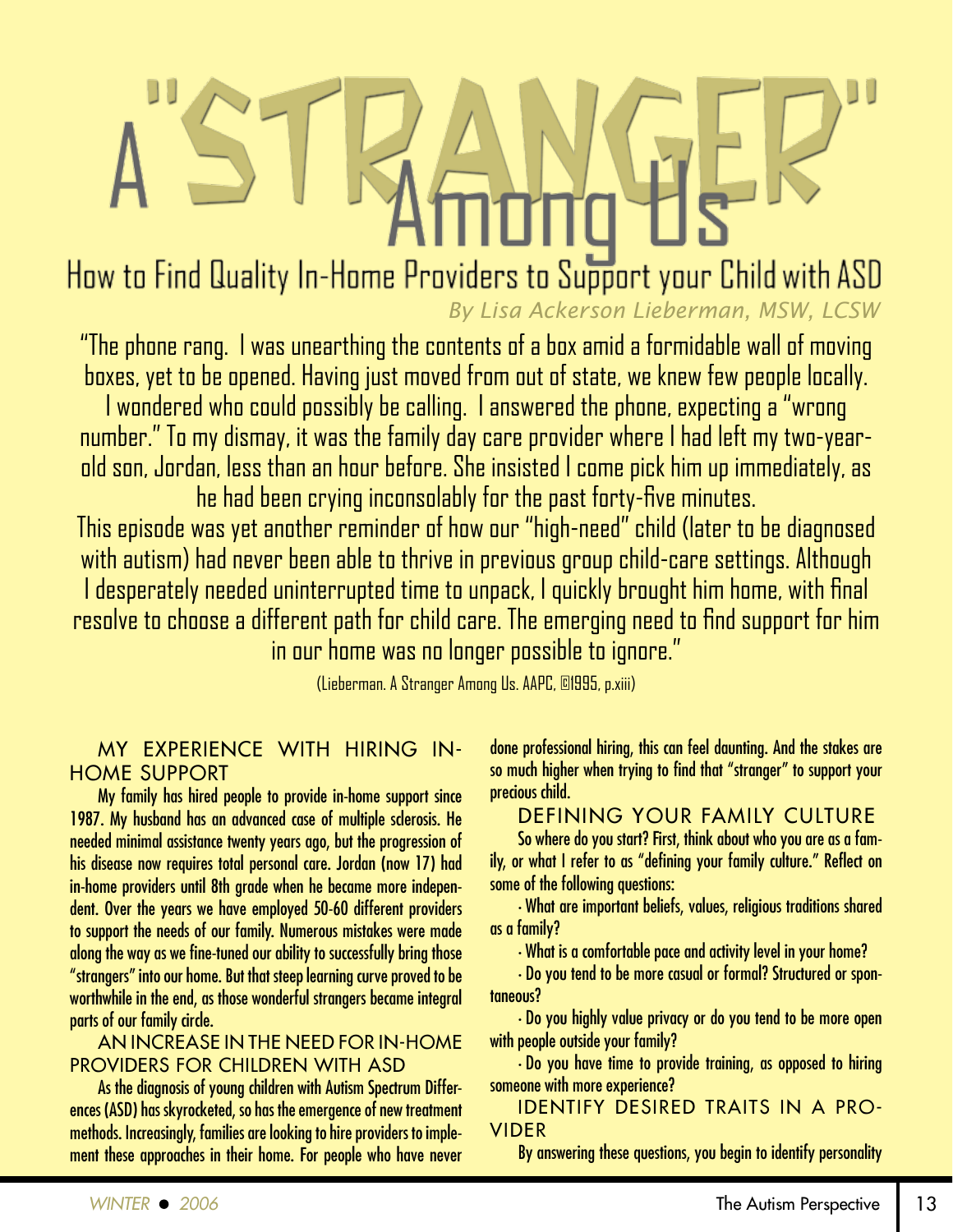

traits that will complement your family culture. For example, if you know your family operates best with structure, then you will seek a provider also comfortable with structure who has an organized approach with your child. If you value a quiet, slow-paced environment, look for a person with a calm, easy demeanor.

### WRITE A JOB DESCRIPTION

Once you know the type of person you are seeking, begin to shape your job description and list specific tasks required. Expect to revise your job description as your child matures. List the responsibilities a provider could fulfill specifically related to your child, e.g., teaching self-care, transportation to therapies, help with homework, participation in school team meetings, etc. Also, decide if you want other kinds of help in your home, e.g., time with siblings, dishes washed, your child's laundry, help preparing dinner, etc.

Here is a sample job description geared for a preschooler: (from Lieberman, A Stranger Among Us, AAPC ©2005, pp.43-44)

*Caregiver/companion (part-time) for 3-1/2-year-old boy with ASD. Job-share situation for two people, ideal for students who need flexibility in scheduling. Prefer self-starter with patient demeanor, who also can accept or seek direction when appropriate. First-hand experience with children with challenges strongly desired.*

#### Philosophical Orientation

•View son's behavior as an attempt to communicate, rather than something requiring disciplinary action

•Understand the need to solicit his input, as often as possible

•Promote development of self-advocacy skills whenever possible

•Implement positive behavioral support when developing interventions

Mandatory Job Responsibilities

•Report to work on time, as scheduled

•Arrange for coverage when unable to cover shift (unless emergency situation)

- •Assist son with learning self-care and personal hygiene
- •Provide transportation to and from appointments

•Facilitate social interaction with peers at home and in the community

•Assist child in learning specific life skills

•Ongoing communication with parents and a variety of professionals

- •Assist child in visually organizing and structuring his day
- •Complete all required written documentation daily
- Additional Preferred Responsibilities
- •Provide care of siblings, as needed
- •Participate in multidisciplinary team meetings
- •Willing to attend ASD trainings and read related materials
- •Perform miscellaneous household tasks as needed **Requirements**
- 
- •Minimum one-year commitment •Driver's license, own car in good mechanical condition, auto

insurance, and good driving record

•Criminal check for any state where applicant has worked or resided

•Personal and professional references

•CPR and first aid training

Hours: Monday through Thursday, noon-8 p.m. Friday, noon-5 p.m.